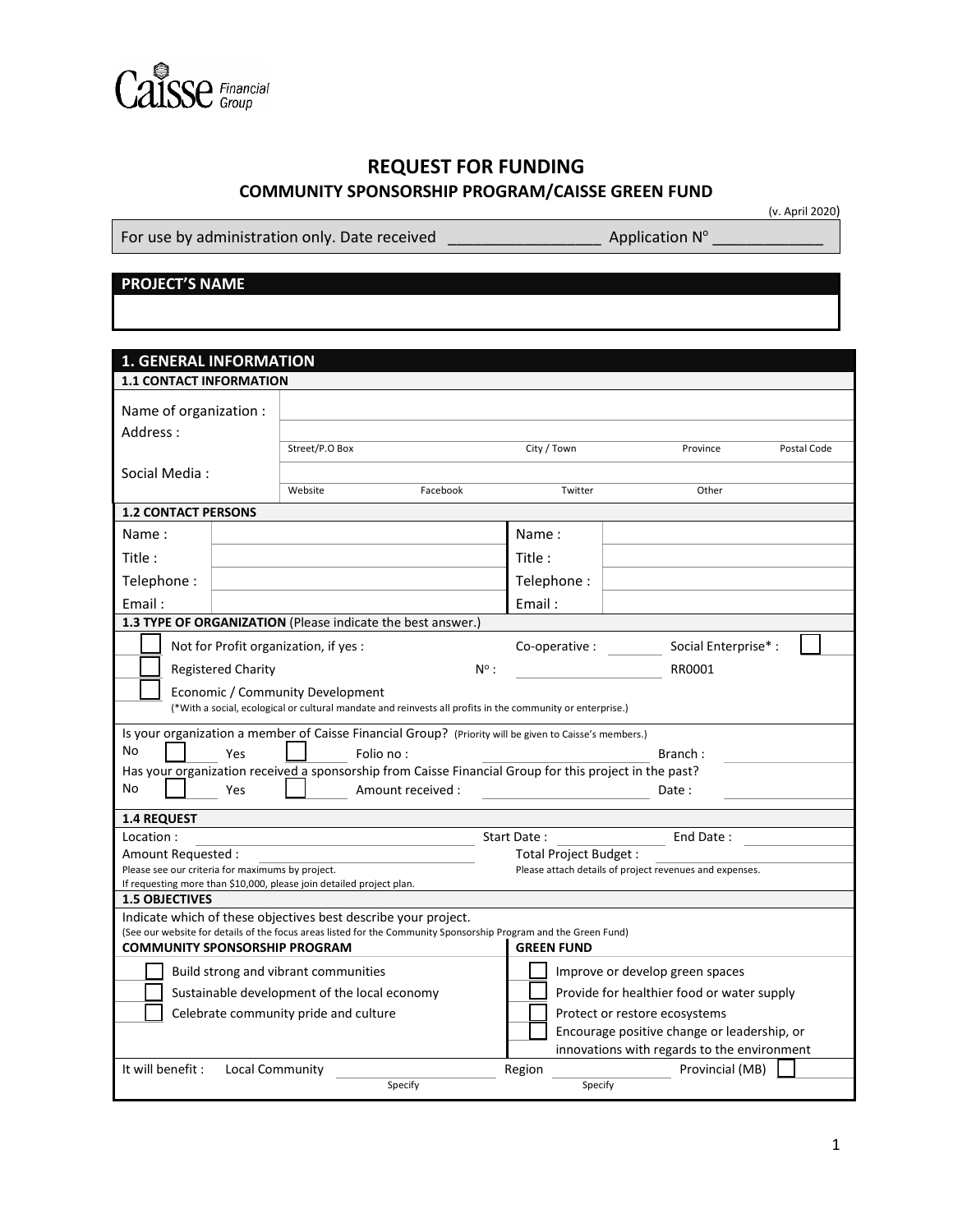| <b>2. PROJECT DESCRIPTION</b><br>2.1 Describe the main objective of your project.             |
|-----------------------------------------------------------------------------------------------|
|                                                                                               |
|                                                                                               |
|                                                                                               |
|                                                                                               |
|                                                                                               |
|                                                                                               |
|                                                                                               |
|                                                                                               |
|                                                                                               |
|                                                                                               |
|                                                                                               |
|                                                                                               |
|                                                                                               |
|                                                                                               |
|                                                                                               |
|                                                                                               |
|                                                                                               |
| 2.2 Who will directly benefit from your project?                                              |
| Please provide the demographics and approximate number of the project's direct beneficiaries. |
|                                                                                               |
|                                                                                               |
|                                                                                               |
|                                                                                               |
|                                                                                               |
|                                                                                               |
|                                                                                               |
|                                                                                               |
|                                                                                               |
|                                                                                               |
|                                                                                               |
|                                                                                               |
|                                                                                               |
|                                                                                               |
|                                                                                               |
|                                                                                               |
|                                                                                               |
| 2.3 How does your project pertain to the focus area you selected on page 1, Section 1.5?      |
| See details of the focus areas on our website.                                                |
|                                                                                               |
|                                                                                               |
|                                                                                               |
|                                                                                               |
|                                                                                               |
|                                                                                               |
|                                                                                               |
|                                                                                               |
|                                                                                               |
|                                                                                               |
|                                                                                               |
|                                                                                               |
|                                                                                               |
|                                                                                               |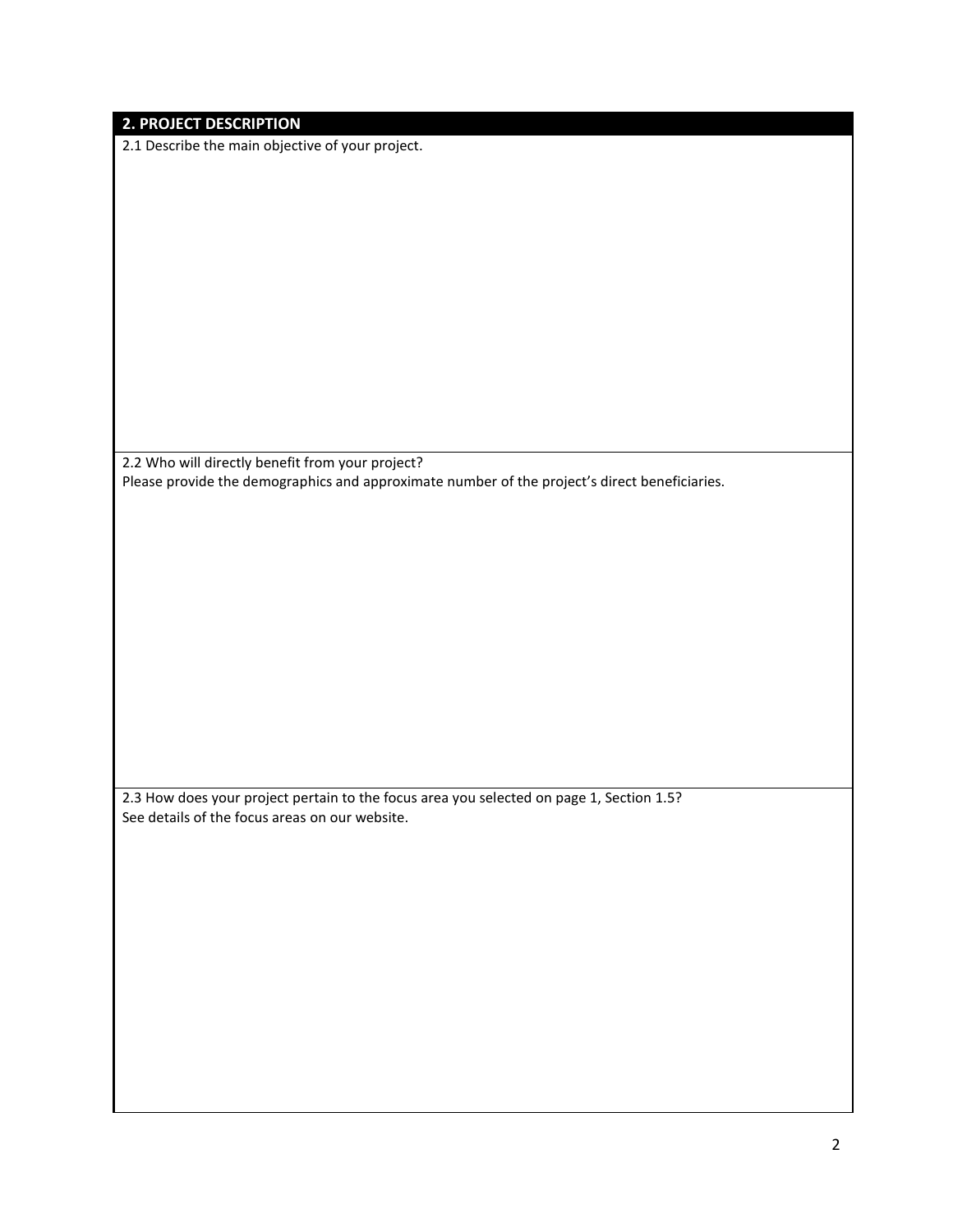|  | 2.4 Which organizations or groups will be involved in the realization of your project and in what manner? |
|--|-----------------------------------------------------------------------------------------------------------|
|  |                                                                                                           |

2.5 What visibility can you provide Caisse Financial Group as sponsor of your project?

2.6 Other relevant information about your project:

**CAISSE FINANCIAL GROUP MAY REQUEST ADDITIONAL INFORMATION.**